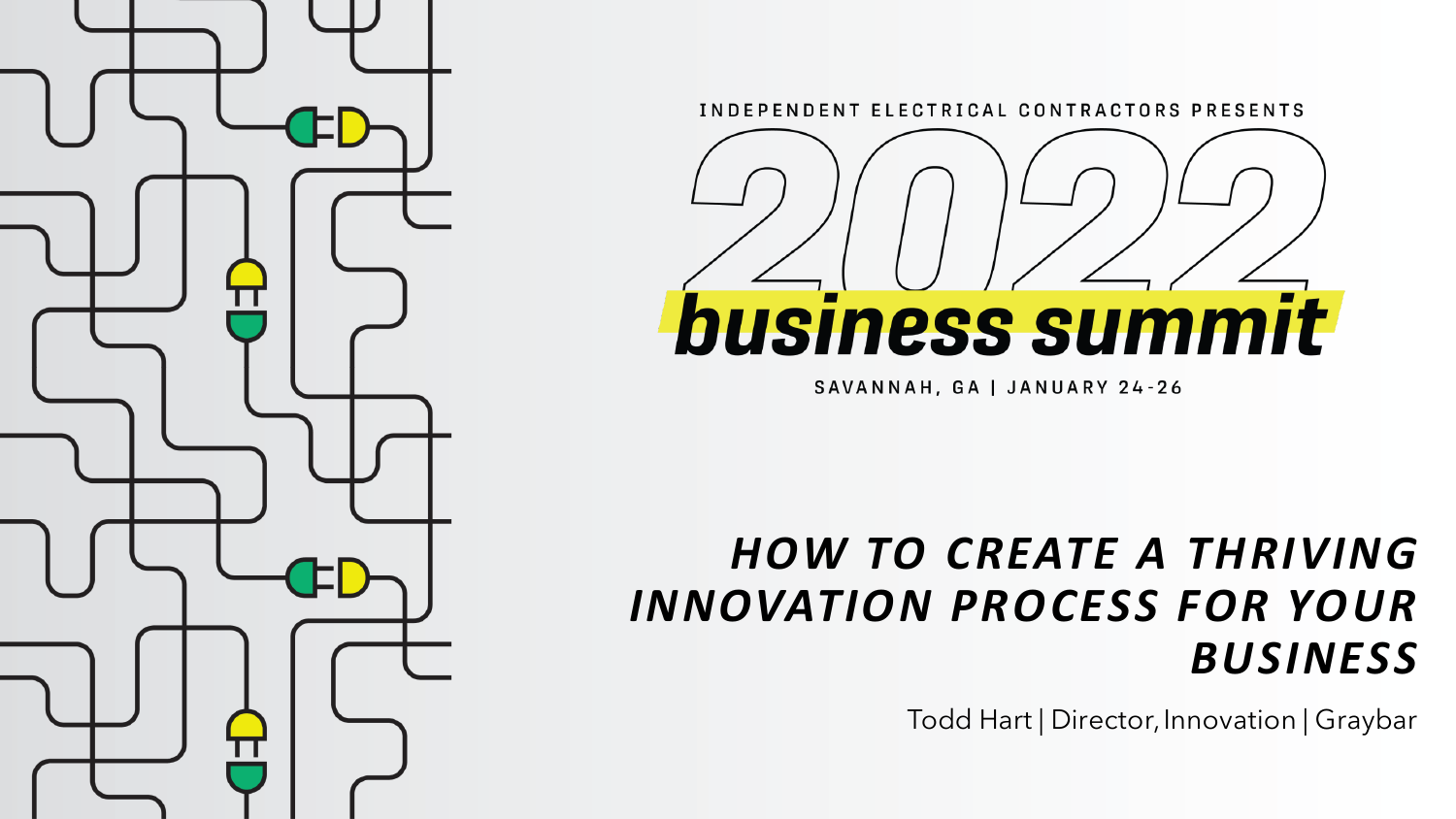

#### **PEOPLE**

Training, incentives, communication, internal roles, and strategy

### **PROCESS**

Stage-gate process for tactical and strategic ideas and KPIs

#### **PLATFORM**

Companywide crowdsourcing and idea management solution (IdeaScale)

### **COUNCIL**

Cross department steering group responsible for resource allocation

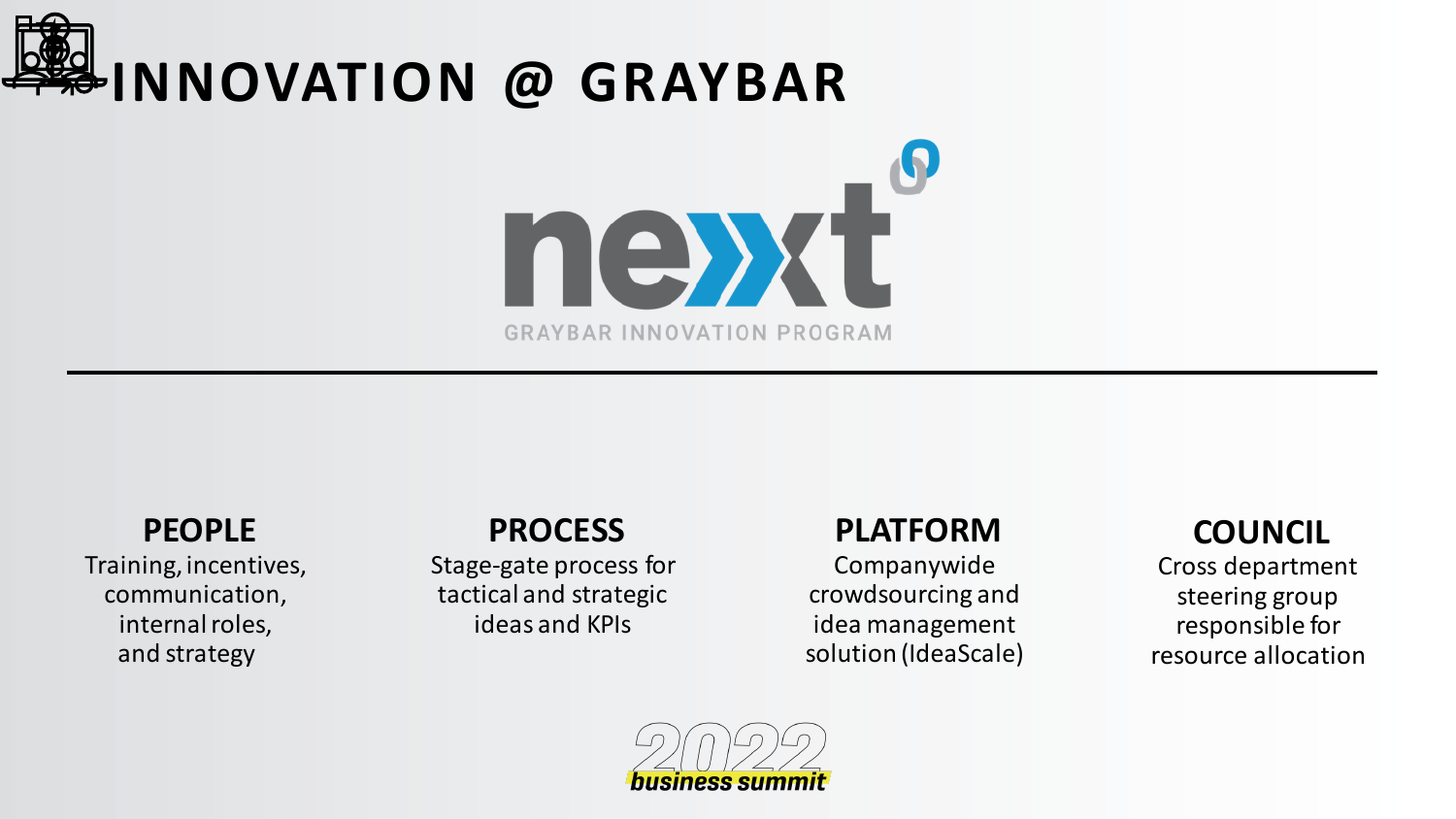

## **A BUSINESS CASE FOR INNOVATION**



**GROWTH**

New products and services help meet changing customer preferences

#### **EFFICIENCY**

Improve or replace business processes, many times through technology

#### **DEVELOPMENT**

Employees want to be part of something that's exciting and growing!

#### **DIFFERENTIATION**

Helps make your value proposition unique in the marketplace

*"Innovation distinguishes between a leader and a follower."*

*-Steve Jobs*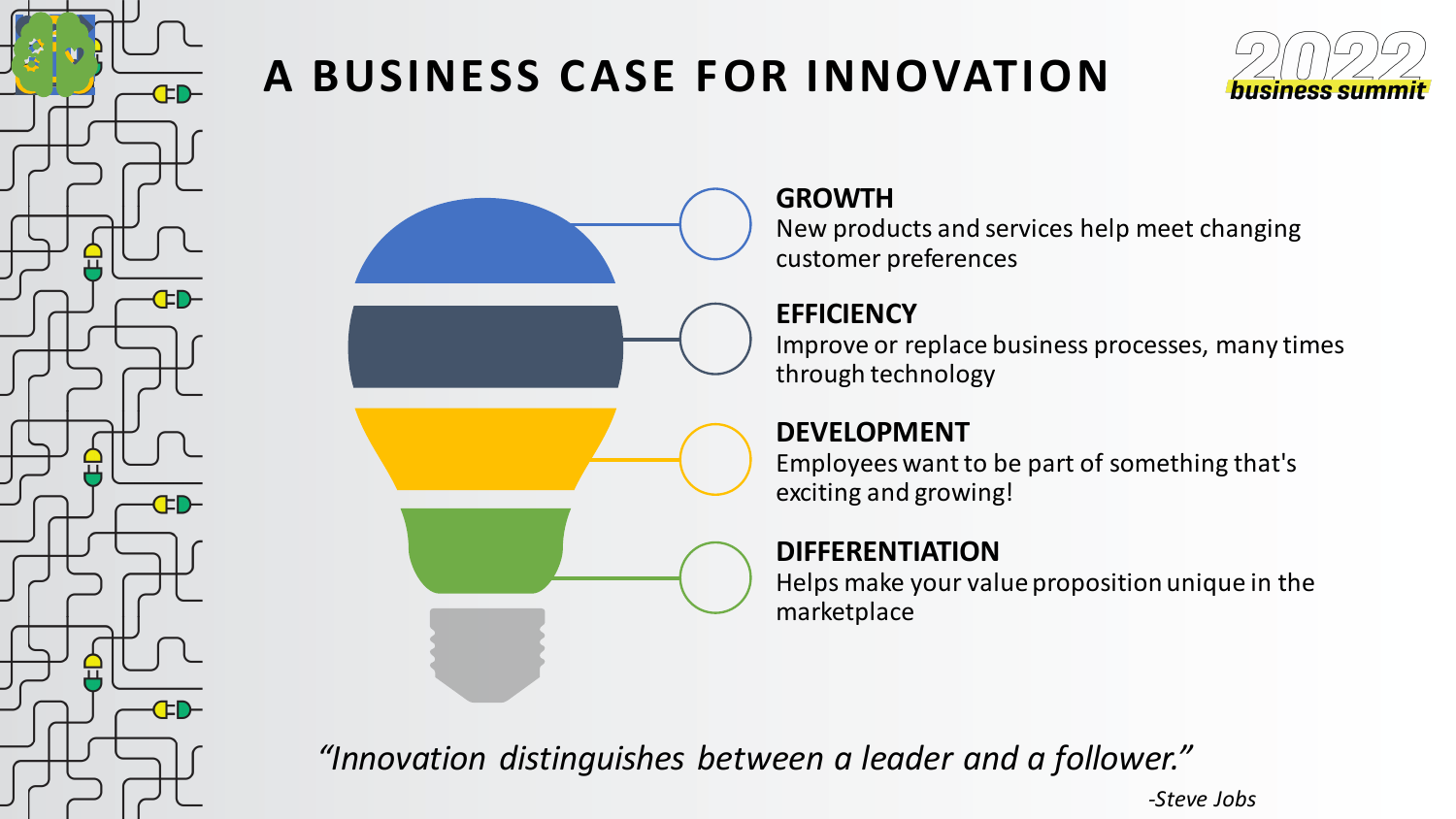# **IN NOVATION CHOULD BE THE DATO YO'URASTRATEGYHEND PARTI'OF YOUR COMPANY CULTURE**

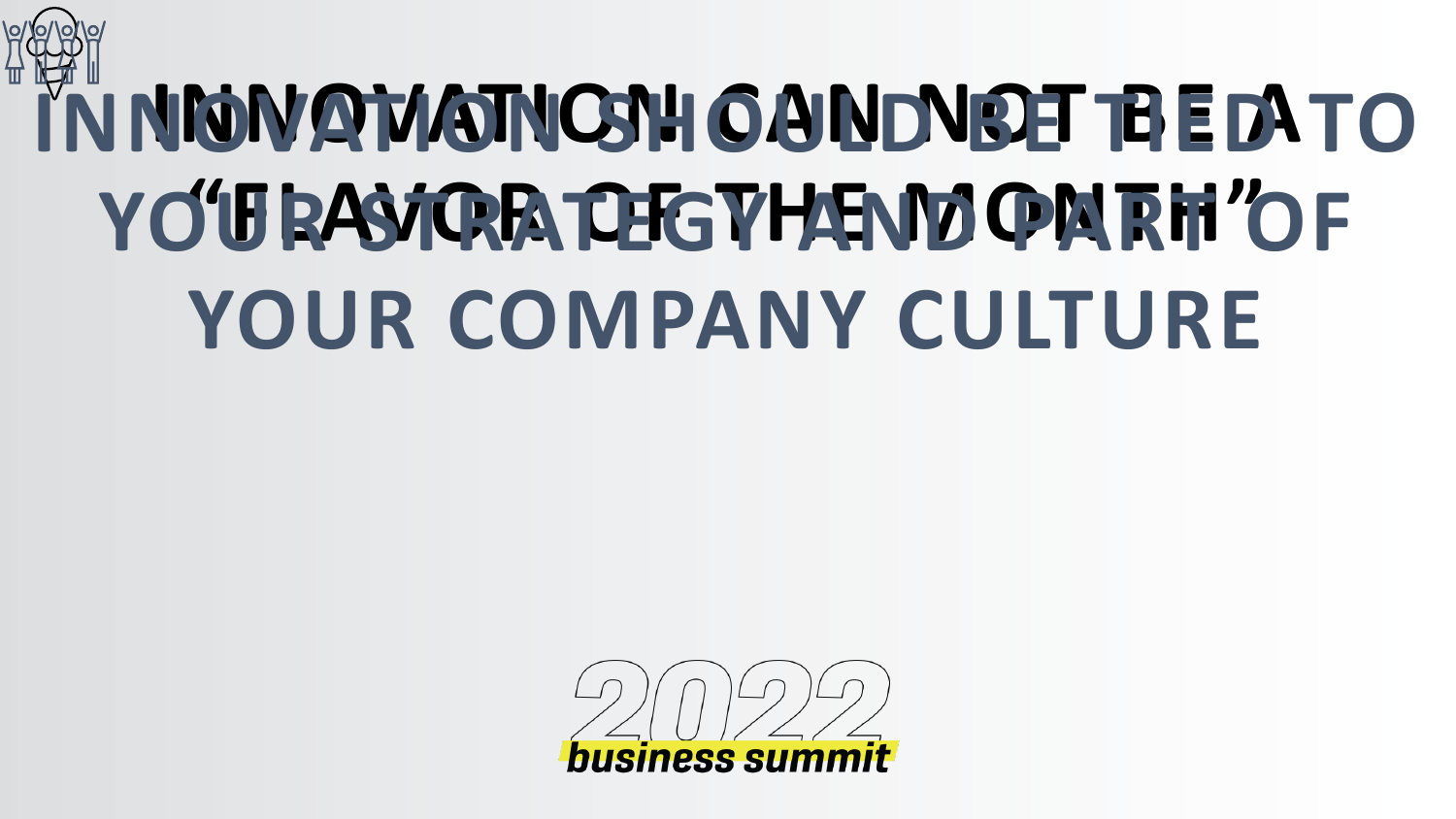

# **THE IDEA FUNNEL**

![](_page_4_Picture_2.jpeg)

**Trade**

**Publications**

**VOICE OF YOUR CUSTOMER (VoC)**

A listening channel to capture what your customers are saying

![](_page_4_Figure_5.jpeg)

## **VOICE OF YOUR EMPLOYEE (VoE)**

A listening channel to capture what your employees are discussing

- Stress that innovation is everyone's responsibility
- Promote openness and collaboration
- Reward risk-taking and experimentation
- Look for imagination and creativity when recruiting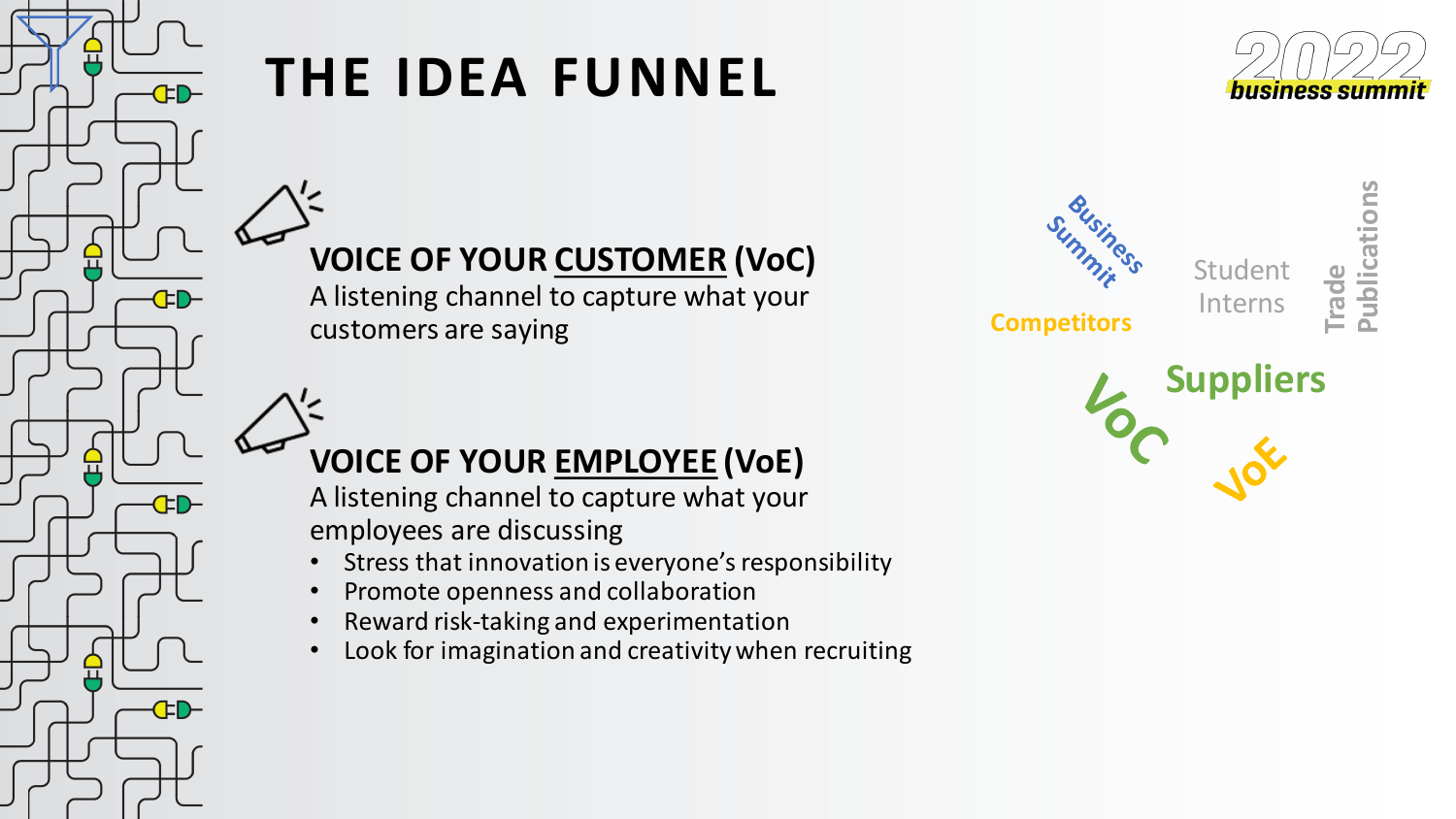![](_page_5_Picture_0.jpeg)

# **COLLECT & CURATE IDEAS**

![](_page_5_Picture_2.jpeg)

# Student rade Interns **Competitors Suppliers**

![](_page_5_Picture_4.jpeg)

## **INNOVATION CHAMPION**

Someone waking up every day thinking about the program

### **IDEA MANAGEMENT TOOL**

A way to capture, manage, and openly share and collaborate on ideas

## **CURATION PROCESS**

- Number of votes ("pitch" to leadership?)
- Tactical or strategic?
- Does it align with your company strategy?
- Is there a potential idea owner?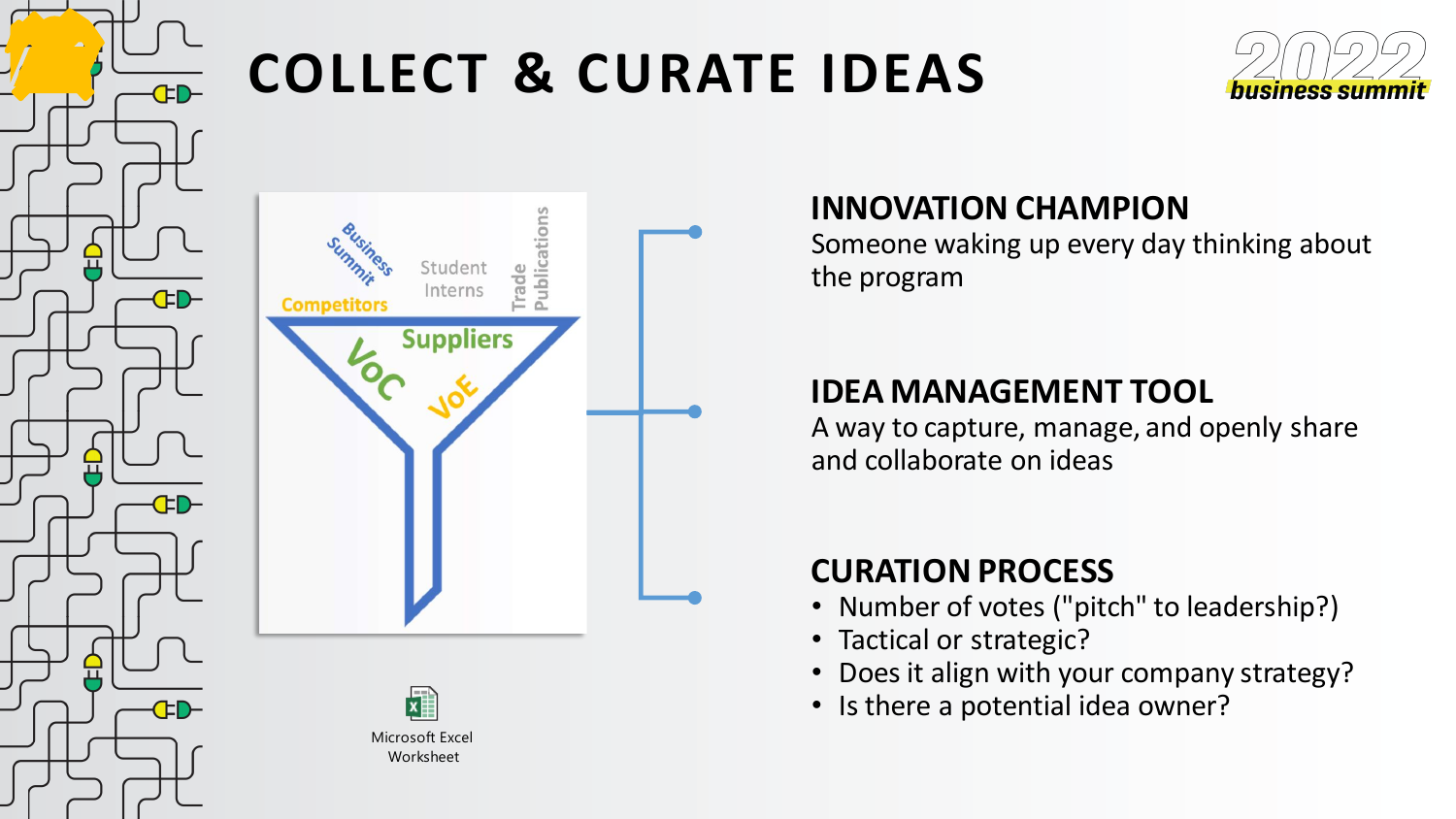![](_page_6_Picture_0.jpeg)

# **UNCOVER & VALIDATE THE NEED (OPPORTUNITY)**

![](_page_6_Picture_2.jpeg)

- **What's the essence of your idea in ten words or less?**
- **Describe your 30-second elevator pitch.**
- **What's in and out of scope?**
- **Who are your target users?**
- **How will you measure success?**

**" R E S E A R C H P L A N " 2**

**" D E S I G N B R I E F " 1**

- **What's your hypothesis?**
- **What questions need to be answered?**
- **Who will you talk to and when?**
- **Who's responsible for the plan?**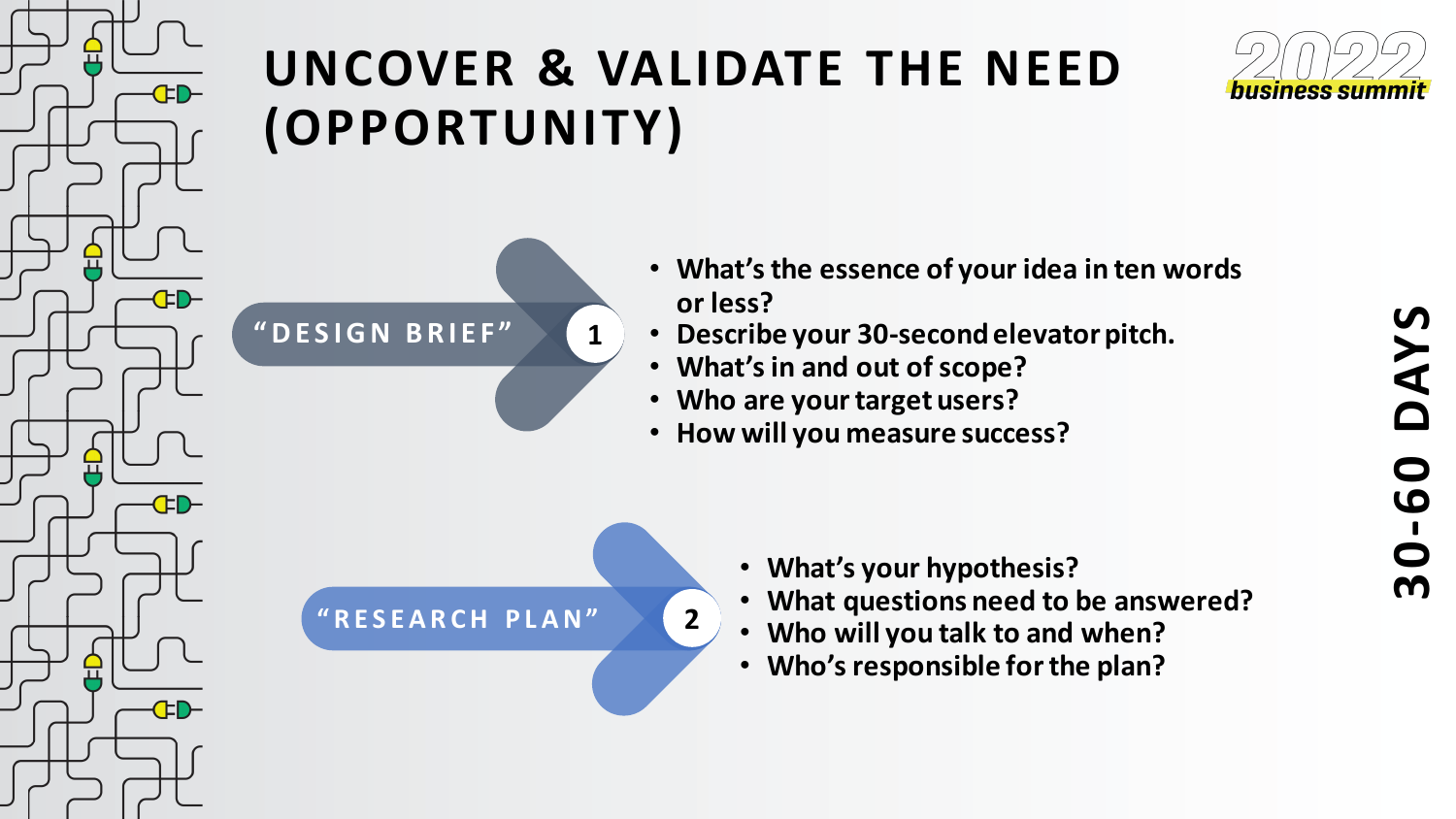![](_page_7_Figure_0.jpeg)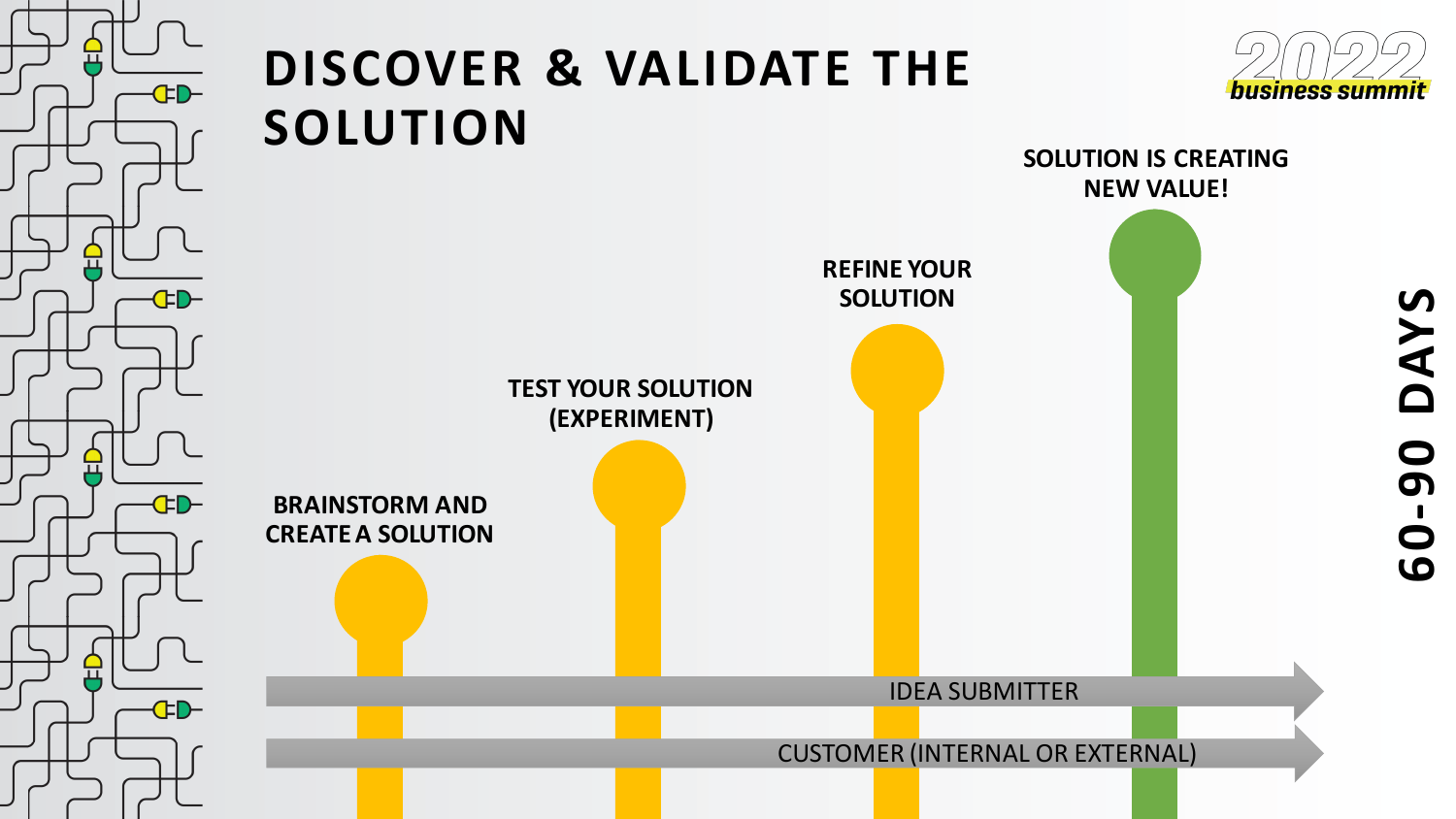![](_page_8_Picture_0.jpeg)

# **BUILD, LAUNCH, GROW**

![](_page_8_Picture_2.jpeg)

![](_page_8_Figure_3.jpeg)

# DAYS **90-120 DAYS** $90 - 120$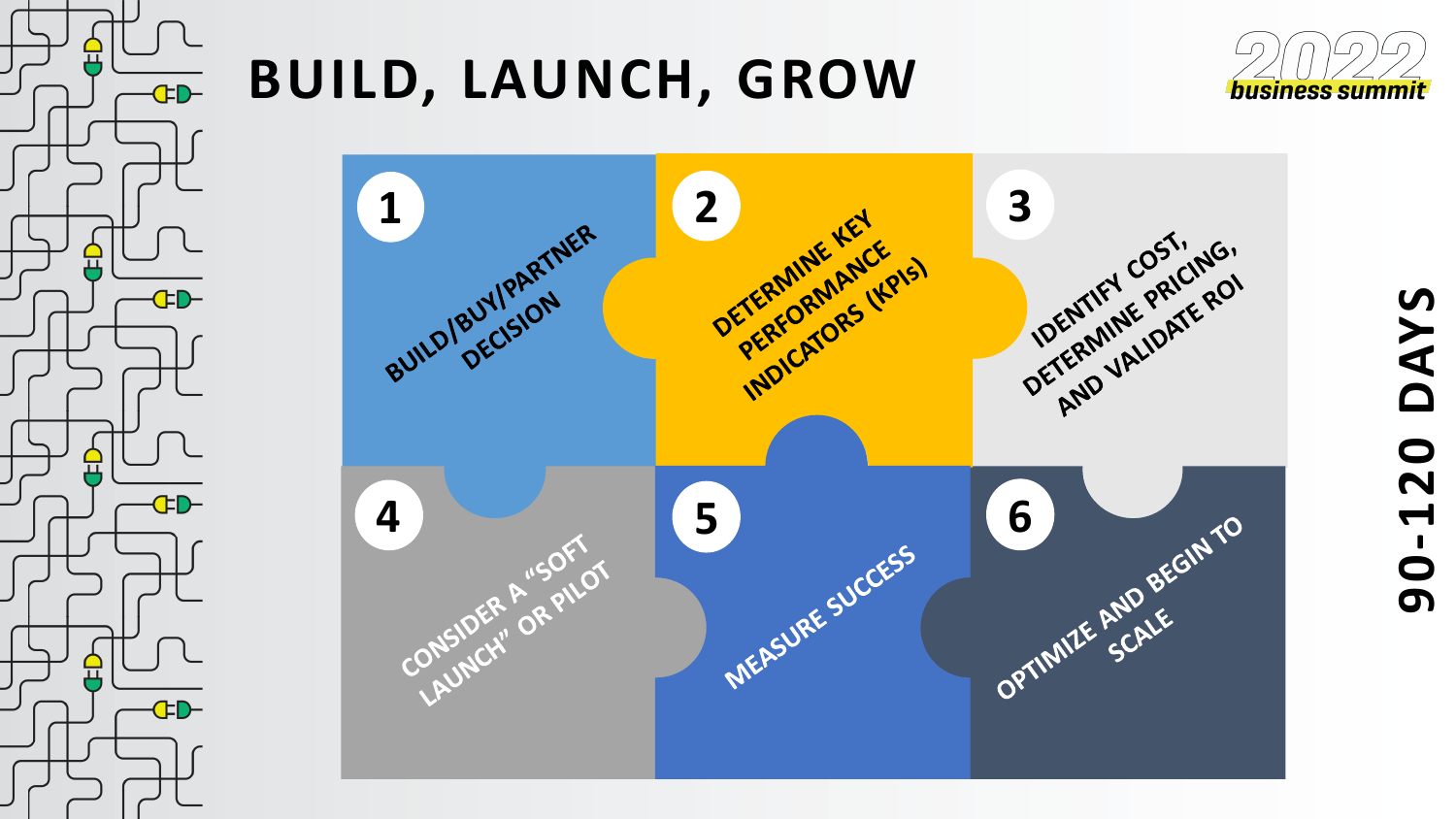![](_page_9_Picture_0.jpeg)

![](_page_9_Figure_1.jpeg)